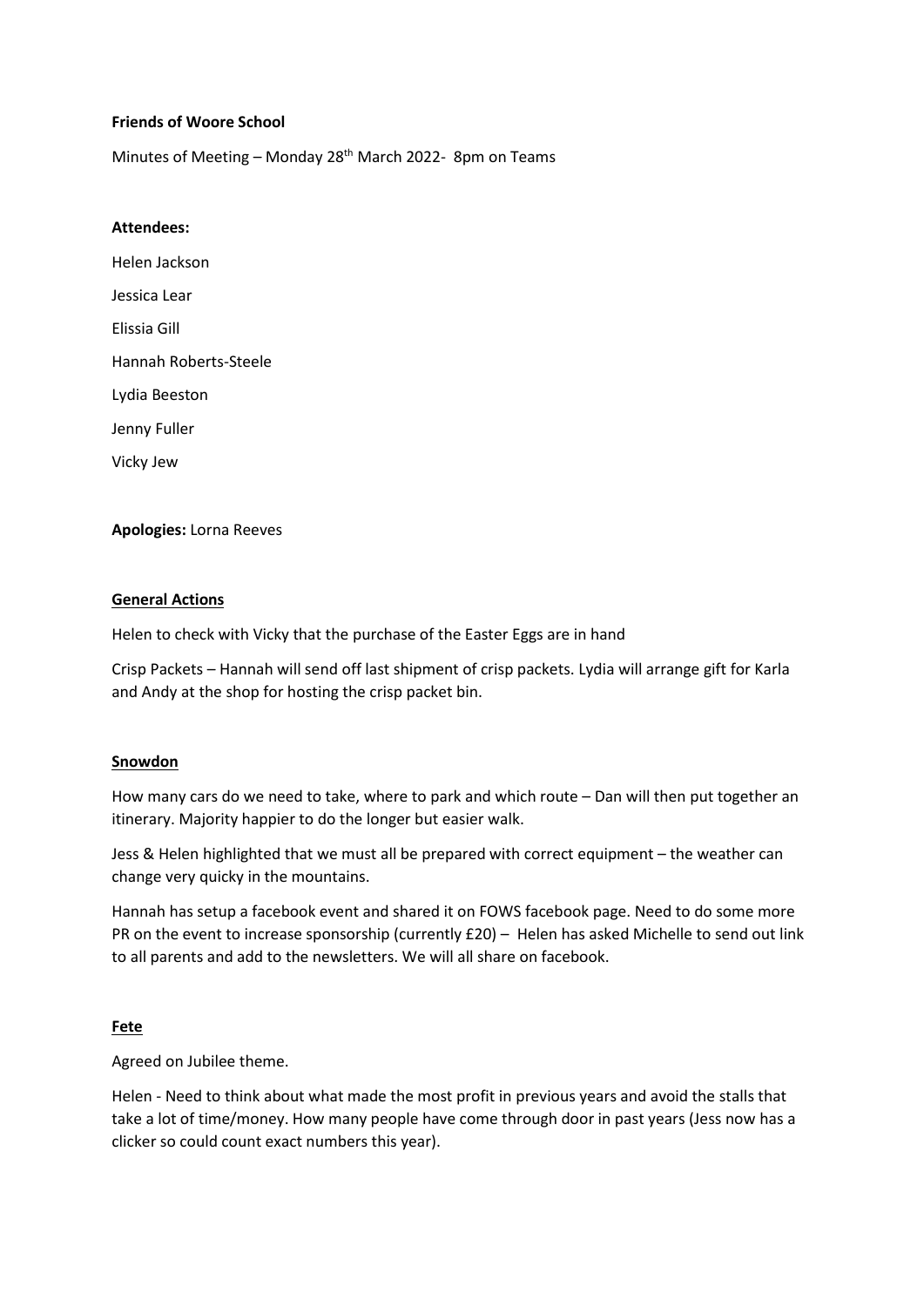Lydia - Bar normally does well, especially when sunny - the takings (not profit) for 2019: bar £399, BBQ £467, raffle £307, gate £589, programs £245, plus some extras on stalls etc £247. Bouncy castle is good for the smaller children, but not great for profit- about £12 last time

Ideas for big pull – **Helter-skelter** – cost could be £170 - £250. Probably wouldn't make a profit but does pull in the crowd. In previous year when we had a helter-skelter, towards the end of the day the management of the number of times a child had been down the slide got a bit confused so ended up having lots of free rides. Could sell a strip of tickets which are redeemed on the slide and other attractions. Helen / Jess - waiting for prices from some companies.

**Stalls** – ask for donation for raffle as well as £15 fee for 1 table, £20 for 2 tables. Hannah will do Facebook post and Elissa will reply to comments. Helen will contact WI as they always have a table.

**Program** - Would prefer not to do the printed program as the profit is not worth the workload

**Raffle / Sponsorship** – Instead of printed program, we would prefer to ask for raffle prizes, and ask local businesses for sponsorship. We will add their business names to the school newsletter in a Thank You section that goes out to every single parent at the school and consider an advert in the parish magazine

Helen has a list of every business in the parish which she will send to Jenny. Jenny will create spreadsheet of all prospective businesses and together we can decide if we should ask for raffle prize/sponsorship/both

Then need to create an email asking for their help and will divide the list out so we can all send some out. Will also ask Michelle if we can send out an ask for help in the school newsletter.

Jess and Hannah – Raffle emails

Helen and Jen – Sponsorship emails

**Ice-cream** Could have an ice-cream van again or could we sell our own ice lollies instead? Lydia points out that whilst this is a good idea, we do have limited numbers of people to man the stalls. To be discussed again at next meeting.

**Bar** – We are hoping Dan Marsh will man the bar again as he was excellent last time.

**BBQ** Will the 2 ladies who did it previous do the BBQ again, even though their children have now left the school?

**Book the hall** for the parking and to borrow table and chairs – Helen to email to check the hall is available. We normally give donation of £25.

**Teas and Coffees** – staffed by FOWS

**Bake Off competition** – cakes are then raffled off or sold per slice. Judges – The WI / Mrs Underwood. Competition would need to be early on in the day to allow for selling of cakes with teas/coffees.

**Temporary Entertainment Licence** for selling alcohol through the council around £15 – Jess will arrange

**Plane Fly-over** – Elissa will ask Rachel if this will be possible this year